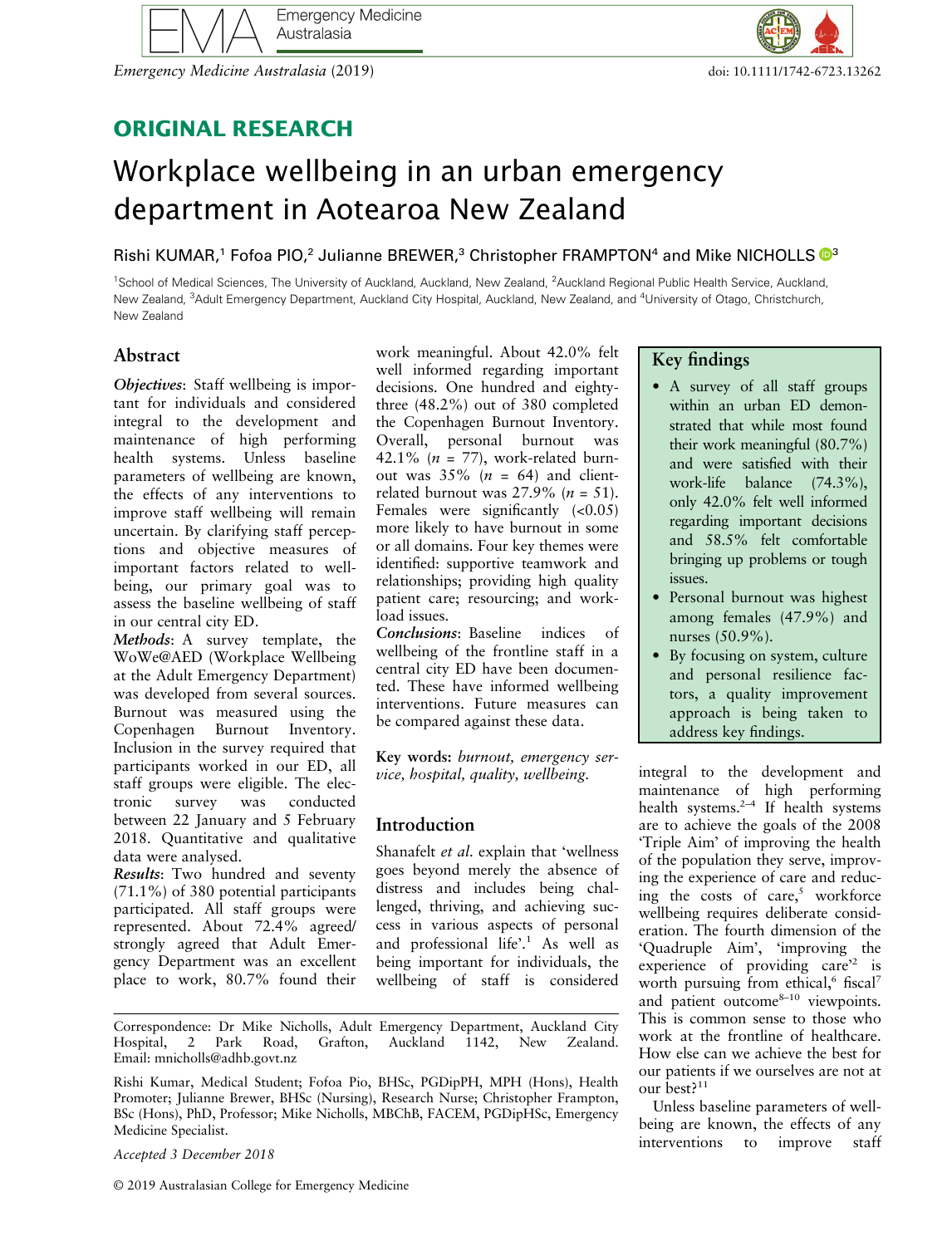wellbeing will remain uncertain. Our primary goal was to assess the baseline wellbeing of medical, nursing and other frontline staff in our central city ED. We also sought to clarify staff perceptions and/or objective measures of the following: important components and concepts of staff wellbeing; factors associated with greater, or lesser, wellbeing; interventions that may improve staff wellbeing; staff burnout; understanding and willingness to participate in nurse mentoring and willingness to participate in a workplace-based meditation course. Because we are critically dependent on the functioning of the entire team in our ED, we included all members of our medical, nursing and other frontline staff.

#### **Methods**

Our department, Adult Emergency Department (AED), is an urban teaching ED with a 2017 annual patient census of approximately 72 000 and approximately 380 fulland part-time staff. This project arose from discussions among members of our multidisciplinary Healthy Workplace Group (HWG), made up of senior doctors and nurses, independent of management. Funding for a research assistant was obtained from the University of Auckland summer studentship programme.

On reviewing the literature seeking objective measures with which to achieve our aims we discovered that 'there is no single validated measure of joy in work' <sup>12</sup> and no single source perfectly suited our needs. We therefore utilised several sources from which we developed our own survey template, the WoWe@AED (Workplace Wellbeing at the Adult Emergency Department).

The concept underlying the choice of components with which to measure wellbeing were derived largely from Bohman et al.<sup>13</sup> (Fig. 1). The concept recognises that each of three domains are interdependent and critical to workplace wellbeing in healthcare: efficiency of practice; a culture of wellness; and personal resilience. We also noted advice from the authors of the Joy in Work



Figure 1. Reciprocal domains of staff wellbeing.

White Paper who advocate an appreciative enquiry approach to improvement by asking staff what matters most to them, and what gets in the way of what matters to them in their work.12

From these two primary sources we derived five questions/statements that required a written response from which we generated data for qualitative analysis. The questions/statements were:

'What matters to me most in my work at AED is…'.

'What gets in the way of what matters to me is…'.

'What can we do to improve the culture of our department?'

'What can we do to improve the efficiency of our department?'

'What can we do to improve our personal resilience?'

In addition, participants were asked for further comment.

Further survey questions were derived from the Joy in Work paper, which provides a useful summary of potential wellbeing assessment tools.<sup>12</sup> We used the Net Promoter Score (NPS) as a single measure of employee satisfaction. Used in business to measure customer engagement, the Institute for Healthcare

Improvement authors suggest NPS may be used as a measure of internal team members' engagement and may be useful to track over time.

Burnout was measured using the Copenhagen Burnout Inventory (CBI), consisting of 19 questions divided into three subscales measuring personal burnout, work-related burnout, and 'client' (patient)-related burnout.<sup>14</sup> A high level of burnout is defined by scoring  $\geq 50\%$  in a domain of the CBI. Mean scores in each domain are measured for comparison between groups. We also posed our own in-house questions related to meditation, nurse mentoring and demographic data.

Colleagues reviewed the survey prior to its implementation. Minor adjustments were made as a result. There were 54 questions in total, but the survey was structured so that not all questions were answerable by all participants. For example, only nurses were able to answer questions relating to nurse mentoring. All ED employees at AED were eligible to participate. Those unwilling to provide consent were excluded. Eligible employees received face-to-face invitations to participate in the electronic survey. Approval from our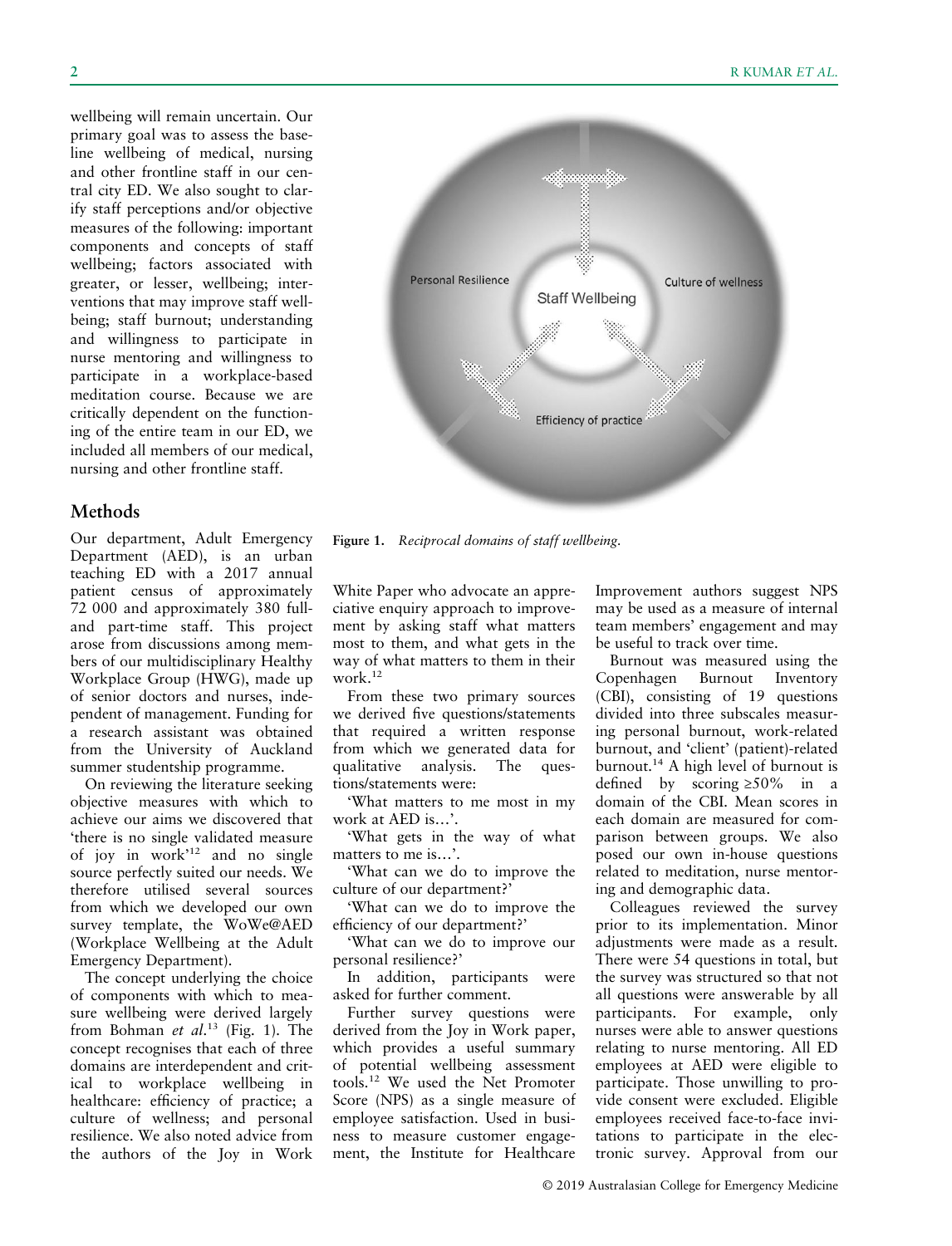institution was granted and formal ethics committee approval was not required. The survey was conducted using SurveyMonkey (San Mateo, CA, USA) between 22 January and 5 February 2018.

#### Analysis

Standard descriptive statistics including means, standard deviations, ranges and frequencies and percentages were used to summarise the presenting and burnout features. The percentages meeting burnout criteria were compared between demographic groups using  $\chi^2$  tests. The mean burnout scores were compared using one-way ANOVA. A two-tailed P-value < 0.05 was taken to indicate statistical significance.

Qualitative data were analysed using the data analysis principles of constructivist grounded theory<sup>15</sup> by a qualitative researcher who works outside of emergency medicine (EM). The data were extracted from Survey-Monkey and imported into the software program NVivo Pro version 11. The analysis of the qualitative information was guided by the five key processes outlined in the constructivist grounded theory approach: (i) initial coding; (ii) line by line coding; (iii) focused coding; (iv) comparative methods; and (v) memo writing.<sup>15</sup> Each question was analysed individually using this process, initially resulting in many themes. These themes were then categorised 'under' overarching themes that described the overall frequently discussed ideas and concepts as perceived by the participants. Supporting quotations from staff were selected based on fit and how well it explained or added value to the themes.

#### Results

Of 380 potential participants, 284 individuals began the survey and 270 (71.1%) met the inclusion criteria and were willing to take the survey. The majority of staff identified as New Zealand (NZ) Europeans, 6.3% as NZ Maori (Table 1). The majority of participants were nurses (57.7%) and there were 40 doctors (20.4%). Almost half of

#### TABLE 1. Demographics of participants

|                                | $\boldsymbol{n}$ | $\%$ |
|--------------------------------|------------------|------|
| Ethnicity                      |                  |      |
| NZ European                    | 114              | 55.6 |
| NZ Maori                       | 13               | 6.3  |
| Pacific Island                 | 13               | 6.3  |
| Other                          | 65               | 31.7 |
| Total                          | 205              |      |
| Age (years)                    |                  |      |
| Below 30                       | 40               | 21.3 |
| $30 - 39$                      | 53               | 28.2 |
| $40 - 49$                      | 53               | 28.2 |
| $50 - 59$                      | 25               | 13.3 |
| 60 or above                    | 10               | 5.3  |
| Unknown                        | 7                | 3.7  |
| Total                          | 188              |      |
| Gender                         |                  |      |
| Male                           | 61               | 33.2 |
| Female                         | 123              | 66.9 |
| Total                          | 184              |      |
| Profession                     |                  |      |
| Doctor                         | 40               | 20.4 |
| Nurse                          | 113              | 57.7 |
| <b>HCA</b>                     | 9                | 4.6  |
| Cleaner                        | $\overline{2}$   | 1.0  |
| Orderly                        | 6                | 3.1  |
| Clerical                       | 16               | 8.2  |
| Other                          | 10               | 5.1  |
| Total                          | 196              |      |
| Doctor grade (of those stated) |                  |      |
| Specialist                     | 19               | 48.7 |
| <b>MOSS</b>                    | $\overline{c}$   | 5.1  |
| House surgeon                  | $\overline{4}$   | 10.3 |
| Registrar                      | 7                | 18.0 |
| Fellow                         | 7                | 18.0 |
| Total                          | 39               |      |
| Nurse grade (of those stated)  |                  |      |
| <b>CCN</b>                     | 7                | 6.7  |
| NP/CNS                         | $\sqrt{5}$       | 4.8  |
| Nurse educator                 | $\mathfrak{Z}$   | 2.9  |
| Level 2/3/4                    | 89               | 84.8 |
| New graduate level 1           | $\mathbf{1}$     | 1.0  |
| Total                          | 105              |      |

CCN, clinical charge nurse; CNS, clinical nurse specialist; HCA, healthcare assistant; MOSS, medical officer of special scale; NP, nurse practitioner.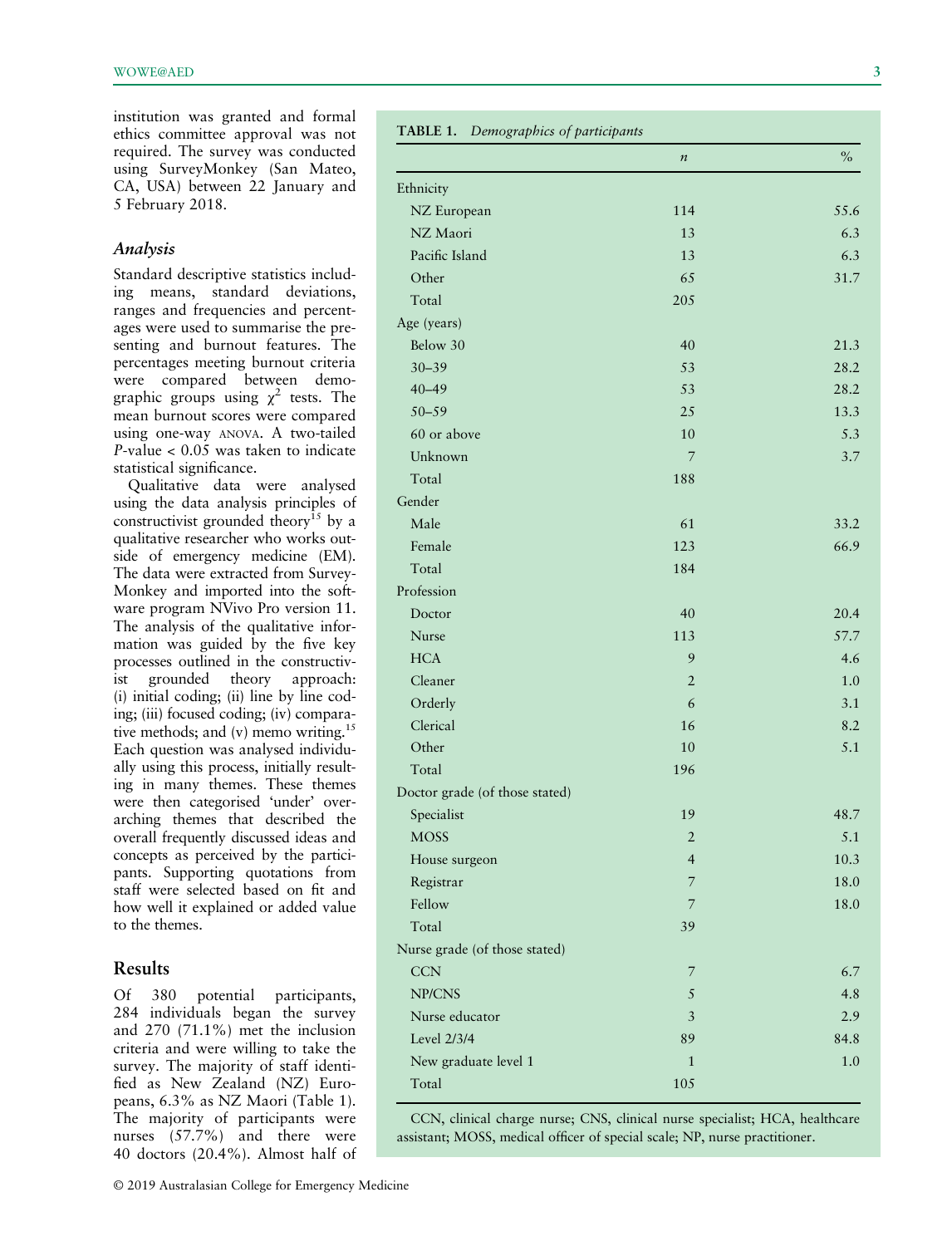

R KUMAR ET AL.

The majority of respondents answered 'Yes' or 'Perhaps' when asked if they may attend a meditation course at work (157/189, 83.1%), and 88/102 (86.3%) nurses responded that they may be interested in a nurse mentoring programme. The NPS was −5.0% (Fig. 3).

## Discussion

In EM literature, $16,17$  at conferences, in social media (e.g. Wrap EM – [https://wrapem.org/\)](https://wrapem.org/) and in the popular press, there is increasing attention being paid to worker wellbeing, although the concept and importance in healthcare has long been understood. However, there seemed to be a paucity of empirical data related to from Australasian EDs, including our own particular workplace. Hence, the current survey, which, in contrast to  $most^{18,19}$  but not all previous surveys,20 included all ED staff, except those in a purely managerial role.

We consider that our interest in wellbeing was worthwhile given the overwhelming number of participants who believed it was important to have a healthy workplace. This result is encouraging as we seek to undertake the sometimes considerable challenges required to improve wellbeing in our workplace. We were also encouraged by the high sense of meaning in work in our study (80%). Meaningful work is considered fundamental to achieving joy in work, $2$  as illustrated by a study of Israeli emergency physicians.<sup>16</sup>

Our findings of high rates of burnout among healthcare professionals are consistent with earlier observations from studies that used the CBI. For example, a 2015 survey assessing burnout in senior doctors in New Zealand  $(n = 1487)$  found 50.1% reported high personal burnout, 42.1% work-related and 15.7% patient-related burnout.<sup>17</sup> Other studies, using the Maslach Burnout Inventory have found that physicians who work in EM had high rates of burnout  $(>60\%)$ .<sup>18,19</sup> This is considerably greater than our findings (30% of doctors met criteria for high personal burnout [CBI] in our cohort). It is not clear why there is

Figure 2. Selected survery questions.  $(\blacksquare)$ , strongly disagree;  $(\blacksquare)$ , disagree;  $(\blacksquare)$ , neutral;  $\Box$ ), agree;  $\Box$ ), strongly agree. AED, Adult Emergency Department.

the doctors who responded were specialists (48.7%), and most nurses were levels 2, 3 or 4 (84.8%). Security personnel and administration support were the majority of those in the 'other' profession category.

The cohort almost unanimously agreed or strongly agreed that it was important to have a healthy workplace (99.6%). Responses to most questions were positive (Fig. 2). Most agreed/strongly agreed that AED was an excellent place to work (72.4%), most were satisfied with their work-life balance (74.3%) and most found their work meaningful (80.7%). However, less than 50% felt well informed regarding important decisions (42.0%), just over half felt that they were recognised for their contribution (55.1%), believed that the AED was going in the right direction (56.5%) and felt comfortable bringing up problems or tough issues (58.5%).

The total number of respondents who answered enough of the burnout questions to be analysed was 183 (183/380, 48.2%). Personal burnout was the most frequent burnout domain ( $n = 77, 42.1\%$ ), 64 (35.0%) met criteria for work-related burnout, client-related was least frequent  $(n = 51, 27.9\%)$  while 31 (16.9%) of respondents met criteria for burnout in all three domains. When comparing dichotomous outcomes (burnout vs not burnout) the only statistically significant association was with gender: 47.9% of females had personal burnout compared with 28.1% of males (Table 2).

Appendix S1 displays the top 10 themes and their frequency in response to the five questions listed in the methods. The four key themes identified were: supportive teamwork and relationships; providing high quality patient care; resourcing; and workload issues (Appendix S2).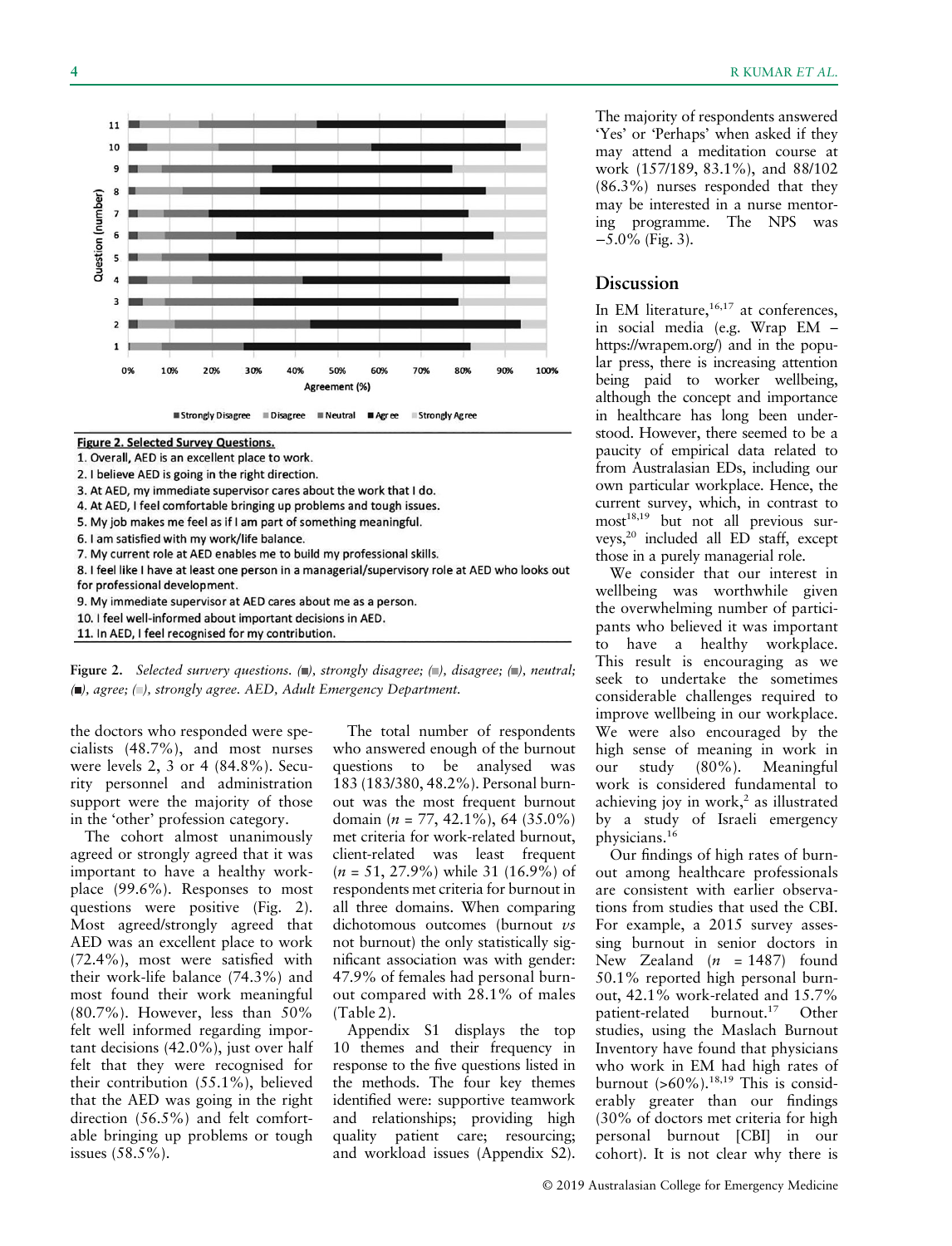|            | Personal         |      | Work-related     |      | Patient-related  |      |                    |
|------------|------------------|------|------------------|------|------------------|------|--------------------|
|            | $\boldsymbol{n}$ | $\%$ | $\boldsymbol{n}$ | $\%$ | $\boldsymbol{n}$ | $\%$ | Total participants |
| Gender     |                  |      |                  |      |                  |      |                    |
| Female     | 57               | 47.9 | 47               | 39.5 | 37               | 31.1 | 119                |
| Male       | 16               | 28.1 | 15               | 26.3 | 12               | 21.1 | 57                 |
| $P$ -value | $0.012*$         |      | 0.087            |      | 0.164            |      |                    |
| Work type  |                  |      |                  |      |                  |      |                    |
| Cleaner    | $\mathbf{0}$     | 0.0  | $\boldsymbol{0}$ | 0.0  | $\mathbf{0}$     | 0.0  | $\overline{2}$     |
| Clerical   | 3                | 25.0 | $\overline{2}$   | 16.7 | $\overline{0}$   | 0.0  | 12                 |
| Doctor     | 12               | 30.0 | 11               | 27.5 | 8                | 20.0 | 40                 |
| <b>HCA</b> | 3                | 33.3 | $\overline{2}$   | 22.2 | $\overline{2}$   | 22.2 | 9                  |
| Nurse      | 56               | 50.9 | 47               | 42.7 | 39               | 35.5 | 110                |
| Orderly    | $\overline{2}$   | 33.3 | $\mathbf{1}$     | 16.7 | $\mathbf{1}$     | 16.7 | 6                  |
| Other      | $\mathbf{1}$     | 25.0 | $\mathbf{1}$     | 25.0 | $\mathbf{1}$     | 25.0 | $\overline{4}$     |
| Total      | 77               | 42.1 | 64               | 35.0 | 51               | 27.9 | 183                |
| $P$ -value | 0.135            |      | 0.208            |      | 0.112            |      |                    |

TABLE 2. Number and percentage of staff who meet criteria for high burnout in personal, work-related and patient-related domains, related to gender and worktype

such a difference. We are not aware of any studies similar to ours that have aimed to assess wellbeing and burnout prevalence among all staff groups in an Australasian ED.

A strength of this survey is the inclusion of 'efficiency of practice' as an interdependent domain within the concept of wellbeing.7,11 Scepticism and cynicism from staff may result if 'hospitals operate under the framework that burnout and professional satisfaction are solely the responsibility of the individual physician' and



Figure 3. Net Promoter Score (NPS). NPS =  $(54 - 65)/291 \times 100 = -5\%$ . To determine the NPS, the individual is asked, "On a scale of 0 to 10, how likely are you to recommend AED as a place to work?". A score of 0 suggests that they would warn people away from applying and a score of 10 suggests that they would advise everyone they know to apply immediately. Scores of 0 to 6 indicate detractors, 7 and 8 passives, and 9 and 10 promoters. NPS = (no, of promoters – no. of detractors)/total no. of respondents  $\times$  100, expressed as a percentage.

'solutions to these issues are focussed solely at the individual or "cultural" level, for example, stress management workshops, "kindness" initiatives, or resilience training'. <sup>7</sup> Two in five (42.1%) participants in our cohort met criteria for high personalrelated burnout. While it is insufficient to focus solely on individual rather than system-related solutions to address workplace wellbeing problems, these findings remind us that strategies that focus on individuals may be important.

A further strength of this study is that it originated from the workers themselves, hopefully fostering a sense of ownership among the participants.20 This differs from previous observations from our organisation that came from 'topdown', an approach that risks being met with cynicism by frontline staff. A healthy workplace is 'one in which workers and managers collaborate to use a continual improvement process to protect and promote the health, safety and wellbeing of all workers and the sustainability of the workplace'. <sup>20</sup> Perhaps future efforts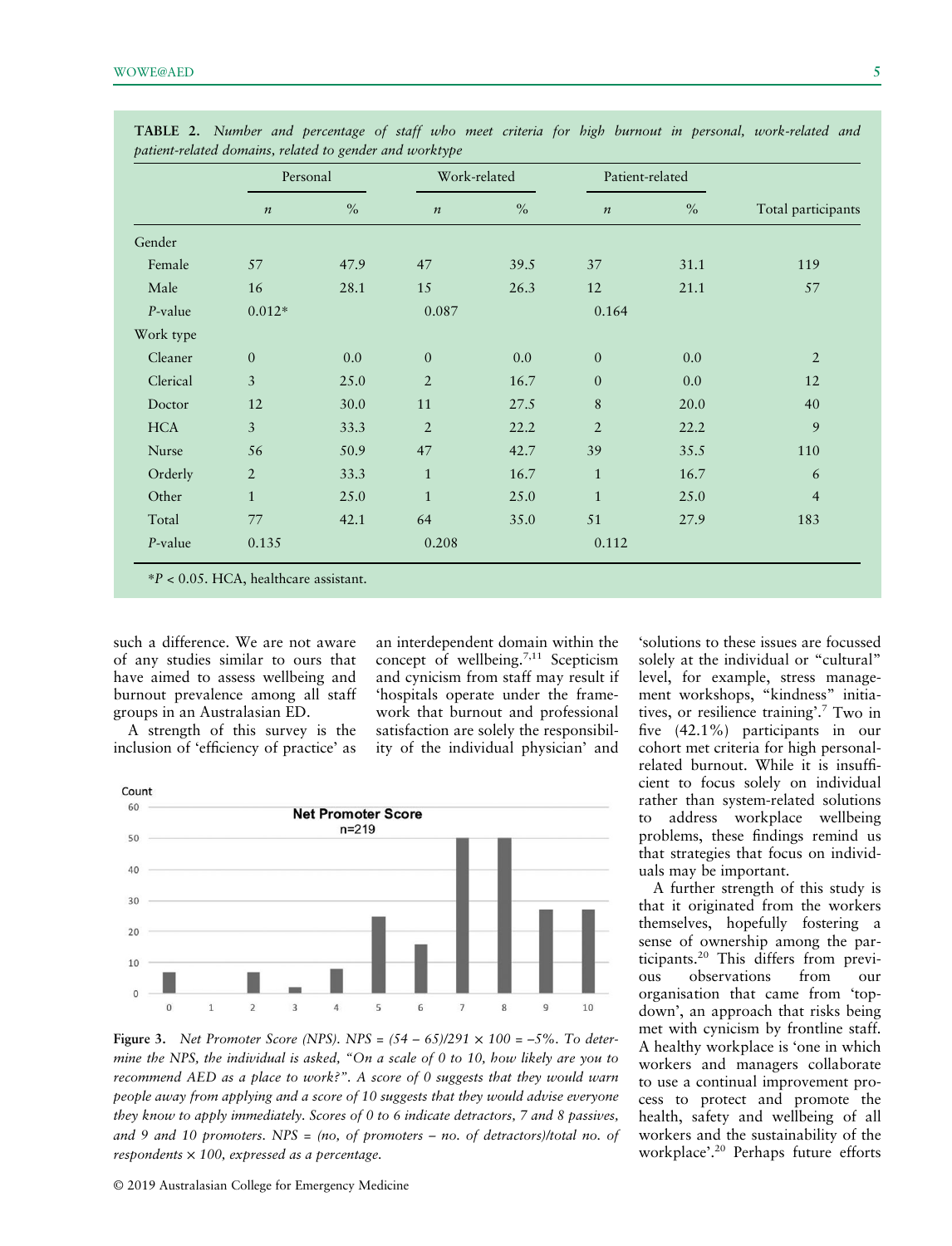in our institution can be more collaborative bringing together management and workers. As suggested by Shanafelt, 'it is necessary to measure physician well-being as a routine institutional performance metric', <sup>7</sup> a resource intense activity.

The NPS has been used in EM in the evaluation of patient experience, $21$  as well as staff satisfac-<br>tion with particular intervenwith particular interventions;<sup>22,23</sup> however, as far as we know, not in the assessment of staff wellbeing. We were unable to find any assessment of reliability and validity of the NPS in EM literature. Further evaluation of the NPS as a single measure of workplace wellbeing may be worthwhile.<sup>12</sup>

This survey and analysis provide the basis for work in our department using a quality improvement (QI) approach.<sup>12,24,25</sup> A key to this method is deciding what may have the most meaningful impact and what is doable given finite resources. These data, especially from the qualitative section (Appendix S1) have helped inform several improvement projects in our department, for example, the implementation of a series of meditation courses, the improvement of information technology (IT) in an attempt to reduce frustration associated with IT limitations, an upskilling of staff in QI methodology and considering reliable safe approaches to 'hot' debriefing. Given that results indicated differences in burnout between sexes and types of workers, it is possible that tailoring specific interventions to different workers based on these characteristics may be worthwhile. For example, based on the results related to nurse mentoring, our department has pursued the implementation of a nurse mentoring programme. Others with an interest in quality in  $EM<sup>3</sup>$  may find this survey a useful 'off the shelf' tool, modified according to local needs, to assess the wellbeing of staff in their workplace.

#### Limitations

It was not possible to define our eligible population in terms of demographics (age, gender, ethnicity) nor, in some cases, absolute numbers. The denominators are a best estimate from the relevant leader of each workforce.

To ensure anonymity for our participants we opted to use our survey software so that a single link was available for all, rather than individualised electronic links to the survey. An advantage of this was that those with no email access could respond to the survey on any work computer. One disadvantage was that participants had to complete the survey in one attempt, being unable to save their answers and continue later. It was also possible that participants could complete the survey on multiple occasions. In future, individual links to the survey may be a better option.

Our survey was a pragmatic attempt to measure and, crucially, provide usable ideas and impetus to act on items identified by staff as being important locally. Other tools are more complex or require significantly more monetary resources.<sup>7,11–13,18</sup> However, although parts have been validated (e.g. the CBI), this survey overall is an untested and unvalidated instrument. Further use of the instrument to track quantitative results over time, and compare institutions will require the instrument be tested for validity.

We plan to conduct an annual survey of workplace wellbeing in our workplace. Future work would ideally include multicentre, and multinational studies.4,19 Including patient viewpoints, satisfaction and other outcomes assessment of quality is important.4,10 Linking staff overall health to wellbeing assessment may also be useful. $17$ 

#### Conclusion

We have documented baseline indices of wellbeing of frontline staff in a central city ED against which future measures can be compared. We have been informed of what are the particular contributors to wellbeing. This information has been used in several ongoing interventions seeking to clarify and address barriers and enablers of wellbeing. Others interested in EM quality and the wellbeing of their staff may wish to use local modifications of the survey. This may accelerate the improvement process, and the information can be used to compare departments over time.

### Acknowledgements

We are grateful for funding from the University of Auckland summer studentship programme, and the A+ Trust and AED Research Group Funds for financial support for data analysis. We are grateful for the support from our clinical directors and managers. Thank you to all staff of our ED who participated in the survey and make our department one in which we constantly strive to improve. Thank you to Gary Nicholls for assistance with editing the manuscript. Thank you to Lynn Theron, Heidi Baker, Rain Lamdin, Karen Schmanski, Abby Baskett and all members of the AED HWG for their camaraderie, vision and hard work. This work was inspired by our friend and colleague Justine Cooper.

#### Competing interests

None declared.

## References

- 1. Shanafelt TD, Sloan JA, Habermann TM. The well-being of physicians. Am. J. Med. 2003; 114: 513–9.
- 2. Sikka R, Morath JM, Leape L. The quadruple aim: care, health, cost and meaning in work. BMJ Qual. Saf. 2015; 24: 608–10.
- 3. Wallace JE, Lemaire JB, Ghali WA. Physician wellness: a missing quality indicator. Lancet 2009; 374: 1714–21.
- 4. International Federation for Emergency Medicine. Framework for Quality and Safety in the Emergency Department. 2012. [Cited 14 Feb 2019.] Available from URL: [https://www.ifem.cc/wp-content/](https://www.ifem.cc/wp-content/uploads/2016/03/Framework-for-Quality-and-Safety-in-the-Emergency-Department-2012.doc.pdf) [uploads/2016/03/Framework-for-](https://www.ifem.cc/wp-content/uploads/2016/03/Framework-for-Quality-and-Safety-in-the-Emergency-Department-2012.doc.pdf)[Quality-and-Safety-in-the-Emergency-](https://www.ifem.cc/wp-content/uploads/2016/03/Framework-for-Quality-and-Safety-in-the-Emergency-Department-2012.doc.pdf)[Department-2012.doc.pdf](https://www.ifem.cc/wp-content/uploads/2016/03/Framework-for-Quality-and-Safety-in-the-Emergency-Department-2012.doc.pdf)
- 5. Berwick DM, Nolan TW, Whittington J. The triple aim: cares